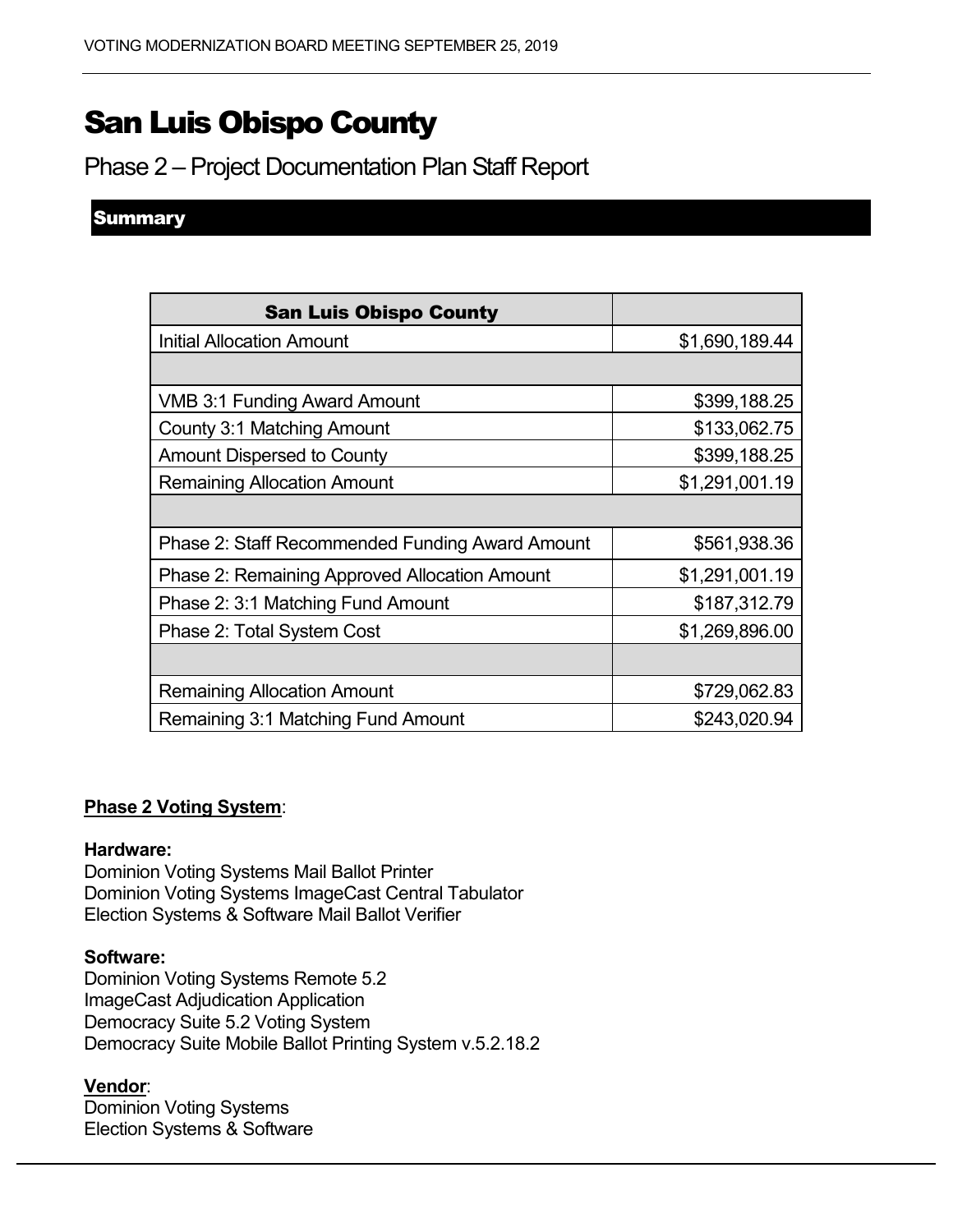San Luis Obispo County Phase 2 – Project Documentation Plan Staff Report

## **Acquisition Schedule**:

San Luis Obispo County received the Part 1 equipment between February and March of 2018. The County successfully implemented the Part 1 equipment for the June 5, 2018 California Statewide Direct Primary Election. San Luis Obispo received the Part 2 equipment in early August and has since completed training and testing.

## **Project Completion Date**:

San Luis Obispo County anticipates that its Phase 2 project completion date will be upon certification of the March 2020 Presidential Primary Election.

## **Staff Report**:

San Luis Obispo County's Phase 2 Project Documentation Plan meets the requirements for completeness. The Image Cast Voting System is certified for use in California.

Phase 1 for the County began in 2006, when it purchased Automark ballot marking devices (BMDs) as supplemental voting equipment from Election Systems & Software (ES&S) to meet Help America Vote Act (HAVA) requirements. This equipment was used to supplement their Election Management System (EMS) purchased in 1999, the Global Election Management System (GEMS). At the March 27, 2006 meeting, the Voting Modernization Board (VMB) approved San Luis Obispo's Phase 1 funding award in the amount of \$399,188.25. The County submitted the necessary invoices and received the approved amount, resulting in a remaining allocation amount of \$1,291,001.19.

After completing several successful elections from 1999 through 2016 with the GEMS and the supplemental ES&S devices purchased in 2006, the County determined the blended system would no longer effectively serve the County to meet new accessibility requirements and business needs.

In the Fall of 2017, the County began the search for a new system and determined the Dominion Voting Systems (DVS) Image Cast Voting System (ICVS) would serve the County best in this new phase of modernizing elections in San Luis Obispo. The system has several capabilities that have and will serve the County's business needs using one system to perform ballot layout and printing, tabulation, scanning, and reporting. Additionally, in order to further meet the business needs of the County's increased VBM ballots, San Luis Obispo has contracted with ES&S and purchased Mail Ballot Verifier (MBV) machines to keep up with the increasing amount of VBM ballots. While this new system is not intended for immediate implementation of the Voter's Choice Act (VCA) model in 2020, it will meet the requirements should the County Board of Supervisors approve a switch to the vote center model in the future.

For Phase 2, San Luis Obispo has implemented this new system in two parts. For Part 1, the County focused on the internal components of the system and executed the ballot layout, central tabulation system, Mobile Ballot Printing (MBP), and on-site ImageCast X (ICX) BMDs to duplicate ballots when required all from the ICVS. This first part also included the installment of the ES&S MBV machines at the County headquarters. This first part was successfully implemented in time for the 2018 Primary and General elections.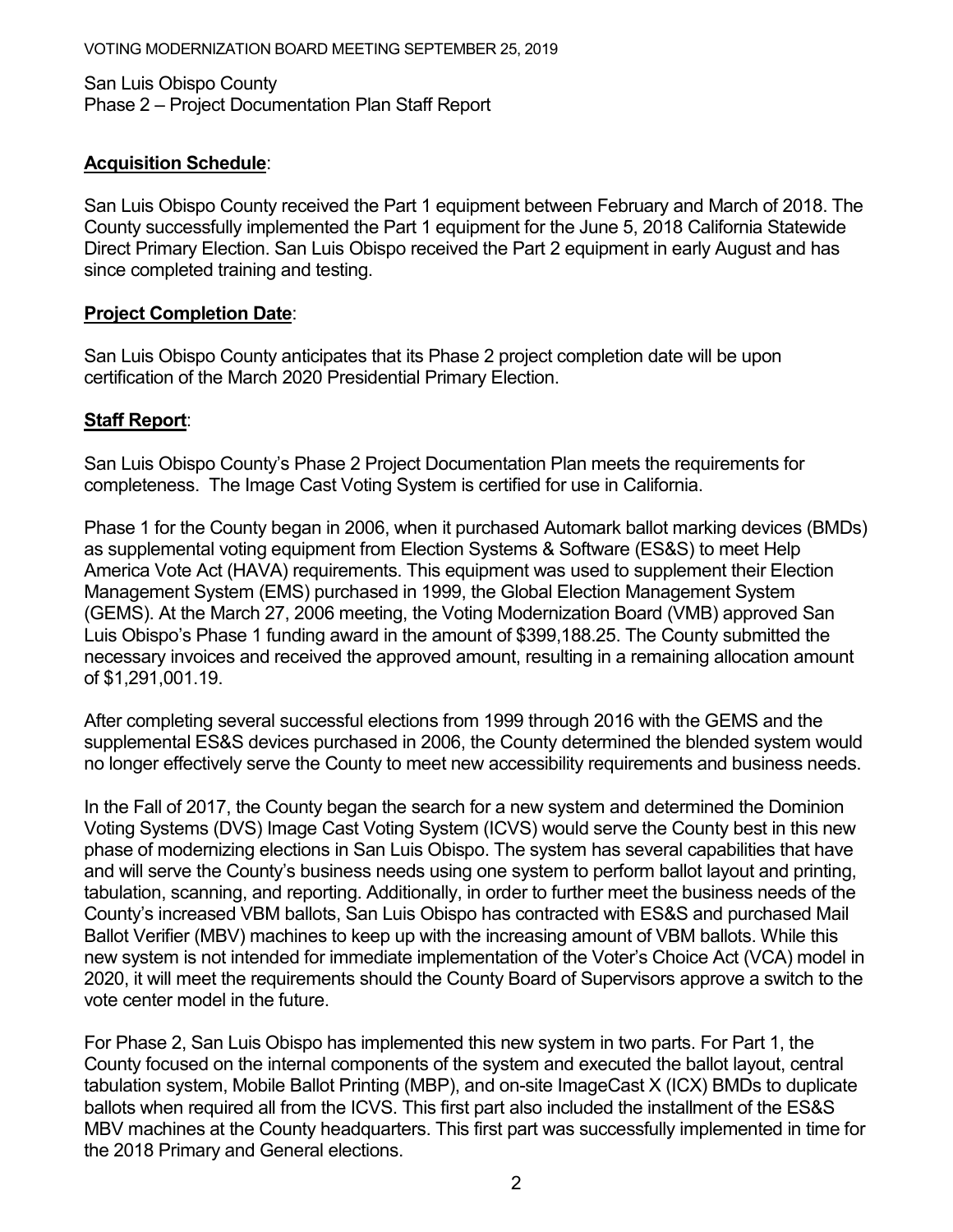VOTING MODERNIZATION BOARD MEETING SEPTEMBER 25, 2019

## San Luis Obispo County Phase 2 – Project Documentation Plan Staff Report

Part 2 involves implementing the ICX BMDs in all polling places to allow voters with auditory, visual, or physical limitations to utilize a customizable touchscreen interface to both understand their ballot and cast their vote privately and independently. The County has also undertaken the need to meet the requirements for Remote Accessible Vote-By-Mail (RAVBM) ballots for voters that need a more accessible VBM option. Under the DVS contract, the County purchased the ImageCast Remote 5.2 system in order to meet the requirements and provide this accessible option to voters. The Part 2 equipment has been delivered and installed as of August 2019. Training has also been conducted and the County is ready to prepare for the March 2020 Presidential Primary Election.

Although the ICX accessible units are certified by the California Secretary of State's office and reimbursable under the provisions of the VMB, the County has been previously reimbursed for BMDs in their Phase 1. Therefore, it is the staff's interpretation of the law that the County is ineligible for another reimbursement through the Board for the same type of equipment. However, under the new Voting System Replacement Contract, the County may be reimbursed for the ICX devices under the same match requirements as the VMB.

San Luis Obispo County will only receive VMB payments once it has submitted all detailed invoices for its certified voting equipment and additional voting technology components. Please note that the staff proposed funding award is based upon allowable reimbursement under Proposition 41. Election support, maintenance, project management, and warranties listed in the San Luis Obispo County contracts with Dominion Voting Systems and Election Systems & Software would not be covered as a reimbursable claim under Proposition 41. A chart of non-allowable expenses is attached detailing all ineligible expenses from San Luis Obispo's Phase 2 of Voting Modernization.

# **Staff Recommendation**:

It is our recommendation that San Luis Obispo County's Phase 1 Project Documentation Plan be approved and a Funding Award letter be issued in the amount of \$561,938.36.